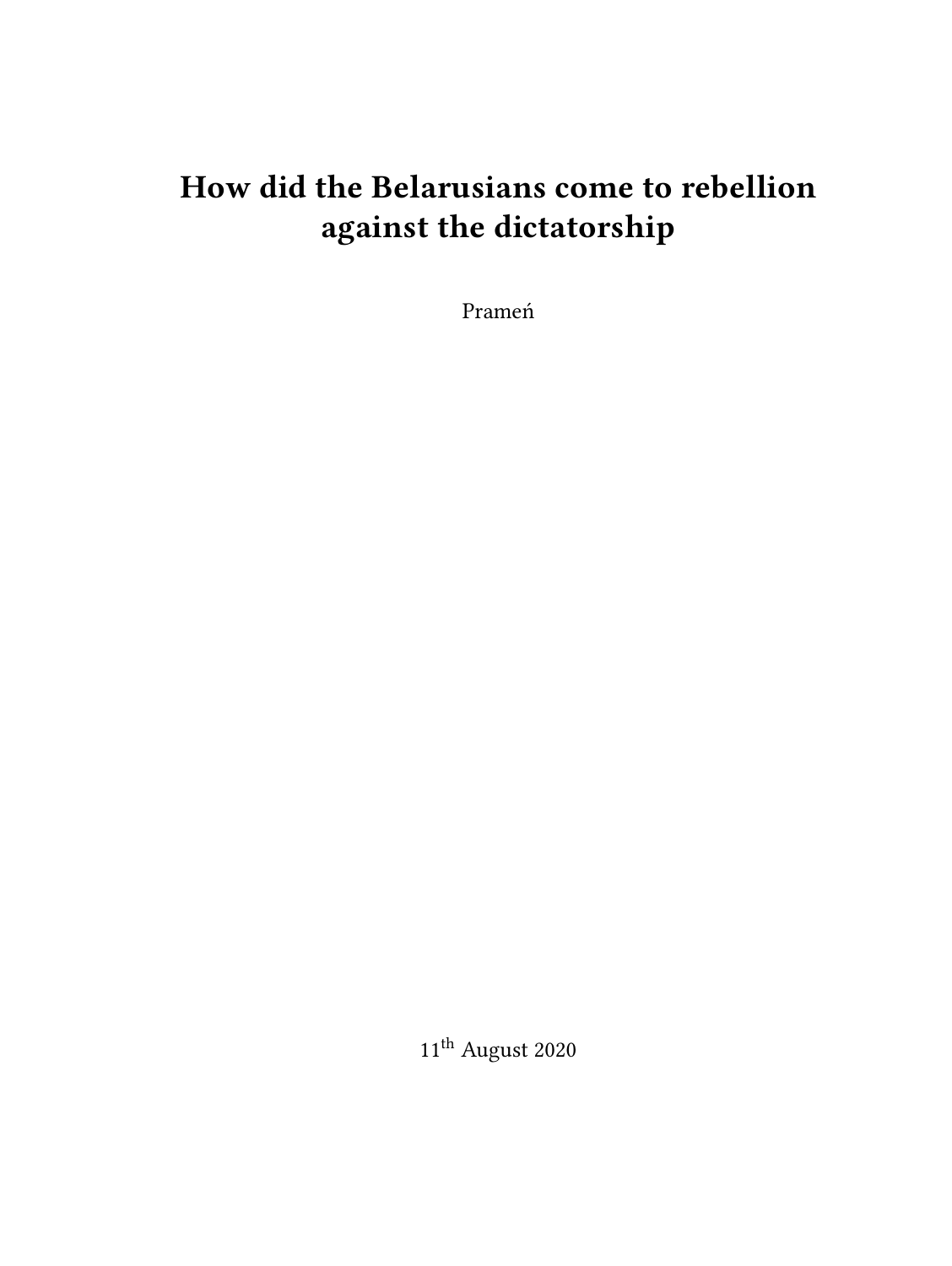## **Contents**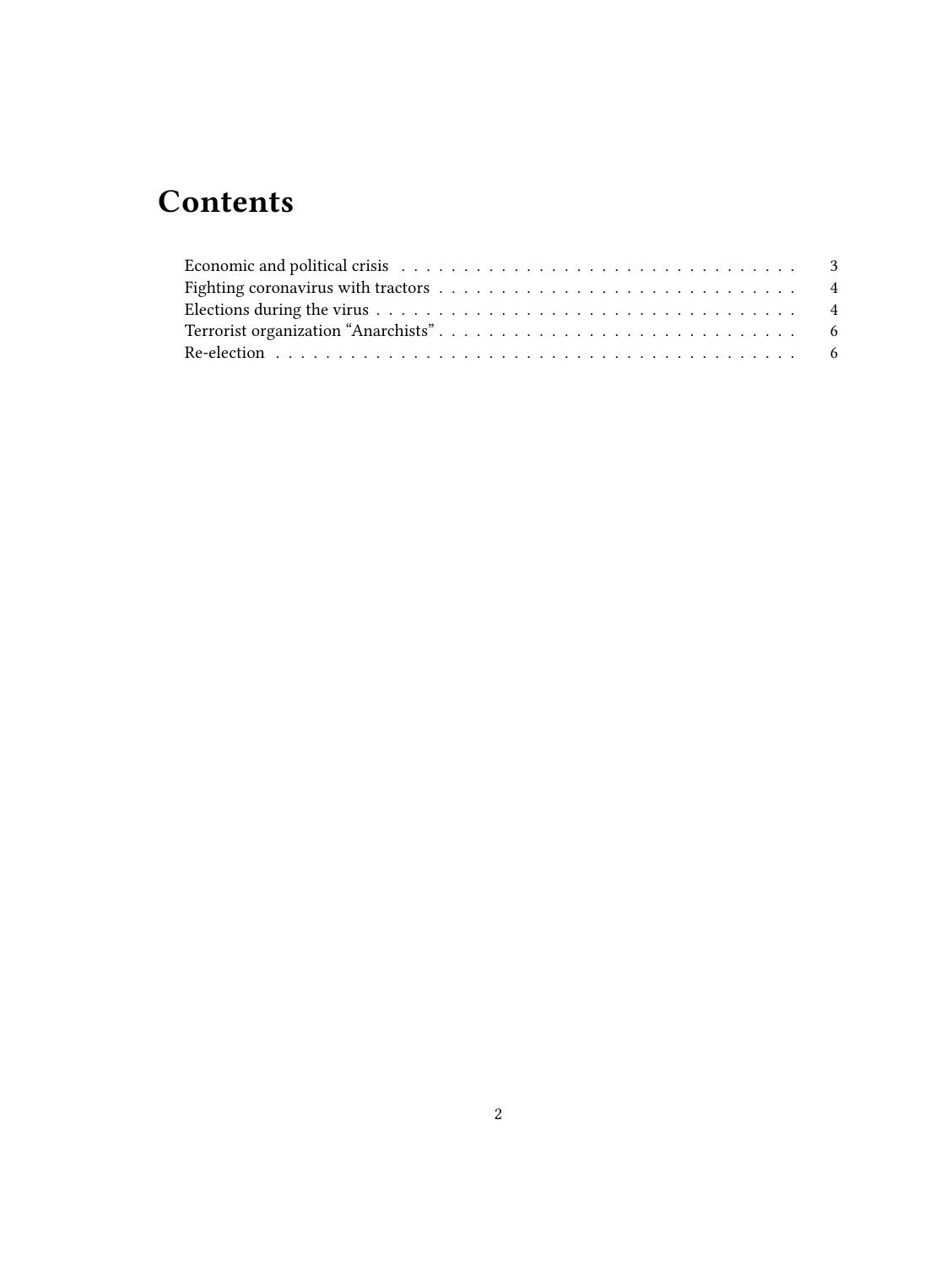If you had asked people in Belarus how long the dictatorship of Lukashenko was left in early 2020, they would have looked at you like a fool. In a respected dictatorship, such questions are not asked, because you know what can happen. And in general, it so happens that the reign of the great leader is timeless. But the situation has changed so radically over the last 8 months that Belarusians took to the streets and for the first time in the new history of Belarus they fought back the police in at least 33 different cities of the country.

Today Belarusians have woken up in a new country. In it, people openly talk about hatred for the government and prepare for a violent confrontation with the police and state. They discuss online and live effective methods of struggle. Several factories went on strike the day after the elections.

And although the electoral commission reports about the victory of the dictator once again, objectively speaking, Lukashenko lost the election. He lost the election not to some certain candidate, but rather to the Belarusian people, who said that 26 years was enough.

How has Belarus turned from a stable dictatorship, where the most peaceful people live, into a protest center in Europe?

#### <span id="page-2-0"></span>**Economic and political crisis**

Economically, Belarus is not an independent country. For many years, the Belarusian economic miracle has been able to survive only at the expense of cheap oil from Putin and direct money transfers from the Kremlin. Contrary to the fact that Lukashenko and Putin are not friends, this scheme worked relatively long while the Russian government was bathing in oil money.

With black gold prices falling, the Russian government was faced with the question of redistributing resources. Officials began to look at where the money invested was yielding some kind of result. Belarus did not give any special results. Contrary to all investments, Lukashenko extended his hold on power and hindered Belarus' integration into Russia – a process launched back in the 90s during Yeltsin.

The instability of Lukashenko over the past 10 years has shown that the Russian authorities cannot rely on him much. Turn to the West in 2015 added wood to the fire of discord between Moscow and Minsk. By early 2020, Lukashenko found himself in a very difficult situation. New oil and gas contracts have become much more difficult to conclude. The Belarusian authorities wanted at least some minimal concessions, but Russia was ready to give these concessions only when activating the project of the union state, with the joint currency and other points for the absorption of Belarus by Russia.

Political difficulties with Russia traditionally lead to economic problems in the country. During the last 5 years Lukashenko tried to neutralize this dependence by working with the West, but Western grants and loans cannot pull the Belarusian economy alone. In early 2020, the Belarusian ruble started to fall heavily against other currencies. Over the past 20 years, Belarusians have managed to survive several waves of such a fall, the largest being in 2011. The fall of the Belarusian ruble means for many Belarusians, including the fall in their real earnings. In addition, problems with the payment of salaries at state enterprises began to arise.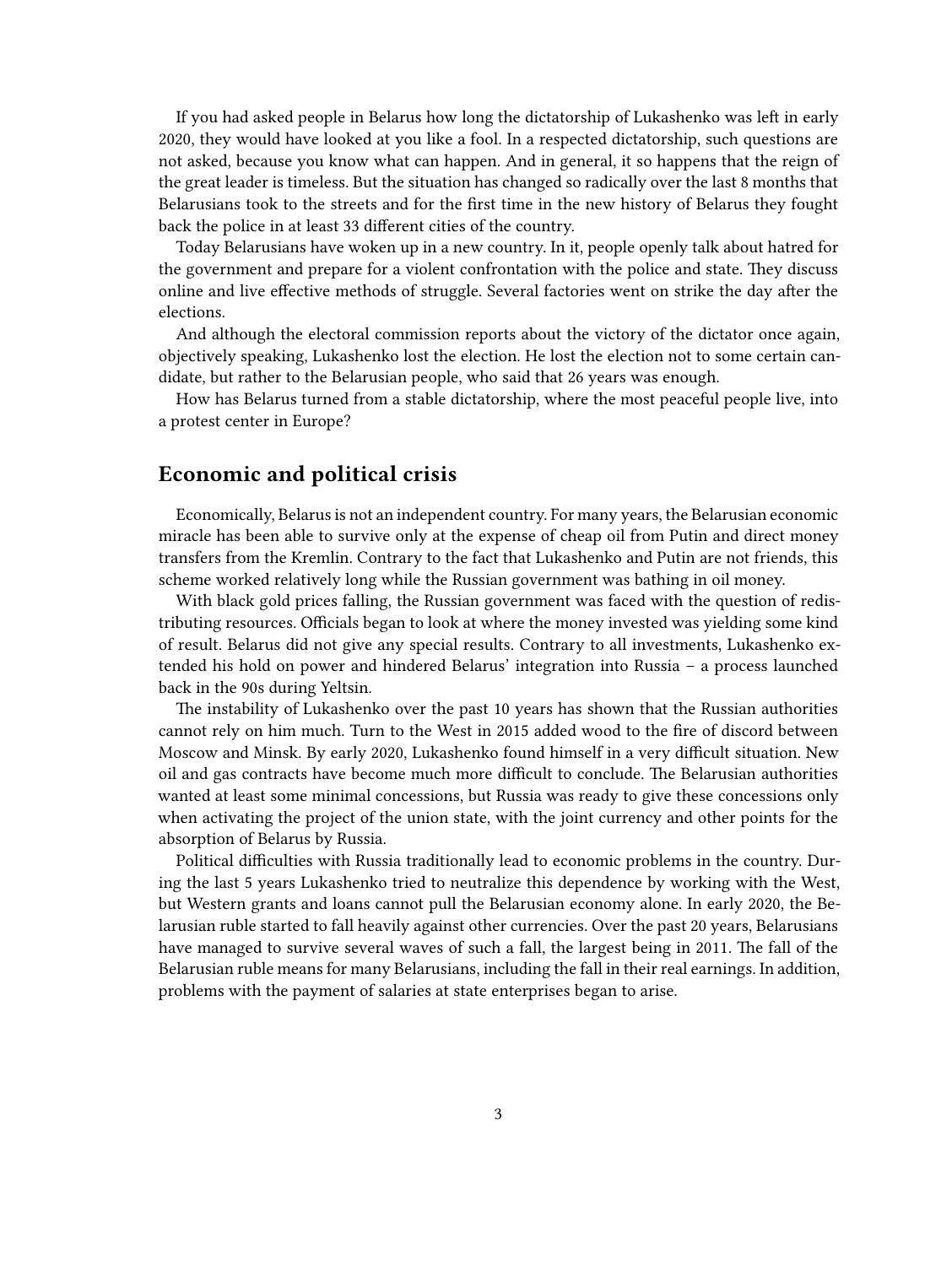#### <span id="page-3-0"></span>**Fighting coronavirus with tractors**

Lukashenko explained that it is due to economic problems that that Belarus cann't afford any quarantine measures against the coronavirus. If at the beginning of the epidemic the dictator was still shouting that the Belarusians would be able to avoid getting infected by work in the field and visiting the sauna, a month later he had to admit the real reasons for the lack of quarantine.

The coronovirus proved to be one of the most serious challenges for the Belarusian dictatorship, which it failed. Instead of typical populism and care for their people the authorities left the population on self-sufficiency.

Medical care in Belarus is nominally free of charge, but many services have to be paid for, as there is not enough money from the budget for drugs and medical equipment. It was impossible to test for coronavirus in many cases. Many could not afford to stay home and go to work. It is difficult to assess the real scale of the Coronavirus epidemic in Belarus. The state is the only institution that has real figures, and these figures are kept secret. In addition, many cases of coronavirus were labelled as pneumonia, including fatal.

In order to maintain medical care, small businesses and a large number of ordinary people have, in fact, engaged in decentralized support of medical staff. Some restaurants and bars prepared food for the medical staff from the donations made by city dwellers. As in other countries, grassroots initiatives produced protective masks. Taxi drivers transported medical personnel without payment.

A few months later, many people had the feeling that the state had abandoned them. But, on the other hand, there was a sense of solidarity, the certainty that neighbors, friends and even strangers from the Internet would not leave you in trouble. This feeling has restored to Belarusians the importance of the public as opposed to the state. Solidarity has become not just a word, but a direct practice.

And if in many countries, which were under the impact of coronavirus, with the fall of the number of infected, solidarity began to fall, in Belarus the structures of solidarity continued to work in other spheres as well. For example, in June, half of Minsk lost access to clean water. And while officials insisted that there was no problem with water, residents of the districts with water were organizing and delivering water to the neediest parts of the city.

Thus, one of the most important results of the coronavirus (the epidemic did not end in the country) was the growing awareness of the collective strength and the results that can be achieved through joint actions.

#### <span id="page-3-1"></span>**Elections during the virus**

It was a mistake for Lukashenko to decide to announce the elections in the midst of the coronavirus: in early May, they announced that the elections would be held in August. The moment of maximum dissatisfaction with the authorities was chosen. Thanks to this, the election campaigns of his opponents literally began to gain a huge amount of support from the very first days. One of the presidential candidates, blogger Sergei Tikhanovsky, began holding rallies with an open microphone at the place of collecting signatures. This format attracted a huge number of people across the country, who were given a platform to express their discontent. A few weeks later,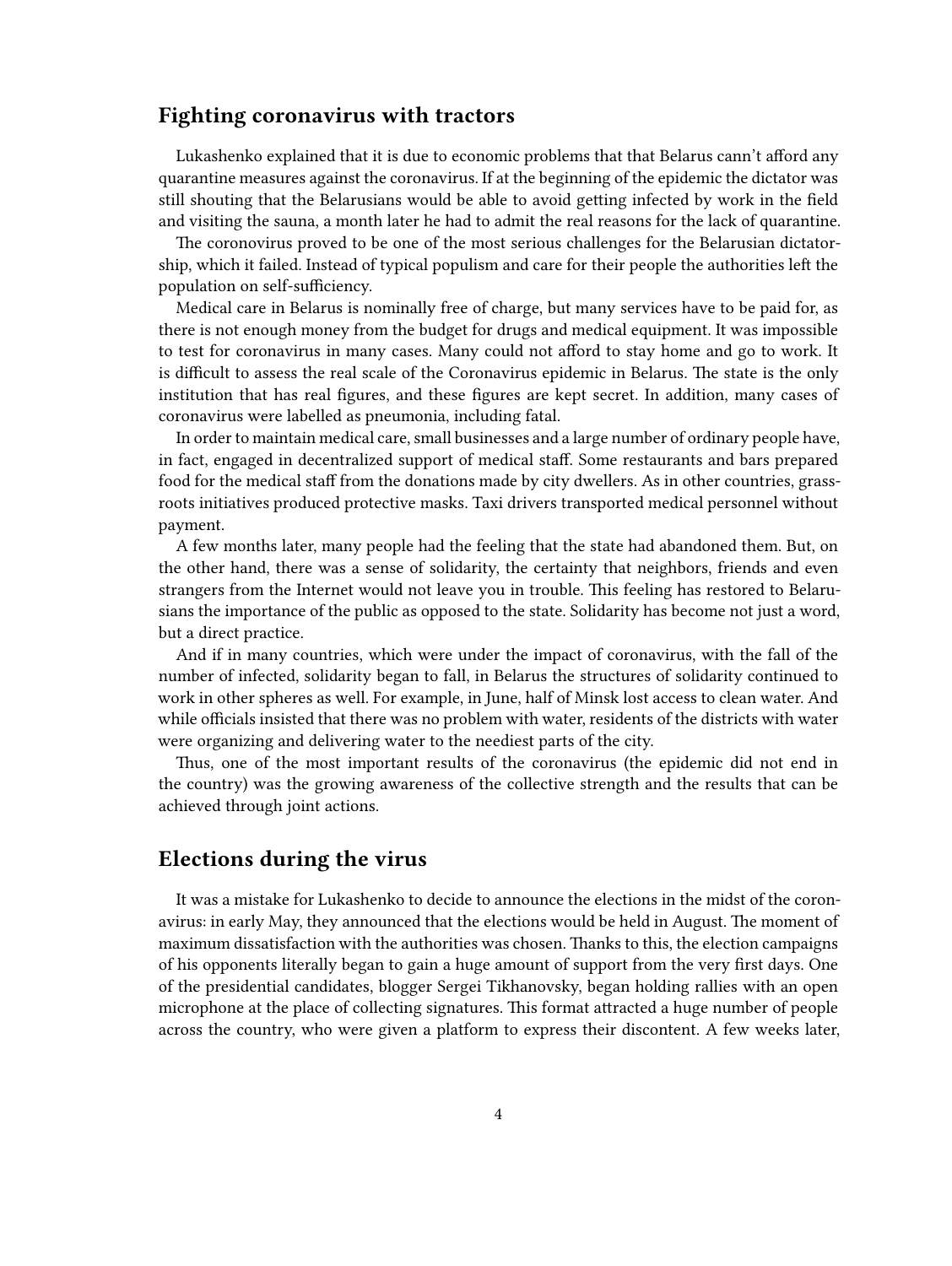Tikhanovsky himself and many other major opposition politicians were detained and charged in far-fetched criminal cases.

Instead of extinguishing the protest and dissatisfaction with the authorities, the repression provoked even more organization around another candidate – banker of Belgazprombank (daughter of Gazprom) Viktor Babariko. Unlike other candidates, Babariko was not engaged in political struggle and for many he looked like a "moderate" candidate who called for fair elections and did not plan illegal demonstrations across the country. Contrary to this, Babariko's popularity was also growing among the more moderate part of the population.

As a result, the authorities decided to arrest Babariko and his inner circle on corruption charges. This step provoked another wave of discontent, the final stage of which was the announcement that the two largest opposition candidates would not be registered in the race for presidency. This decision resulted in major protests across the country with the first clashes with the police in Minsk: the demonstrators repulsed the detainees and saw that the OMON was absolutely unprepared for a violent confrontation with the people.

The clashes with riot police in July this year were a turning point for many in society. The dictatorship, which for 26 years had been built in part on its indestructibility through the support of the security forces, was suddenly extremely fragile. Videos of the confused OMON riot police quickly spread over the Internet and showed that one doesn't have to train for 3 years in camps in Russia or the EU to fight the police.

Lukashenko did not deny registration to only one serious opponent, Sergei Tikhanovsky's wife, Svetlana Tikhanovskaya. Tikhanovskaya originally planned to run for president in order to give her husband and other opponents of the regime a voice. But after the majority of politicians were arrested, she remained the only candidate around whom voters could unite.

Tikhanovskaya is not a politician and is not trying to become one. The main requirement of her entire election campaign is new elections. She openly says that she has no plans and does not want to stay in power. After the victory in Lukashenko, she planned to announce new fair elections, which should have changed the country.

Such a simple demand has united many political groups. Activists from the staffs of the imprisoned politicians got involved in her election headquarters. Tikhanovskaya's very election campaign relied heavily on the self-organization of the population in various parts of the country. Meetings with the candidate were officially registered in many places in the country where the candidate herself had not visited. Instead, there was a stage for speeches and an open microphone. Again, the microphone was rarely picked up by career politicians who feared reprisals, but rather by the working population and small businesses. In some cities, anarchists also spoke on stage.

Tikhanovskaya's popularity soared in just a few weeks. In July, she managed to gather one of the largest rallies in the history of the country – 50,000 people in Minsk. In other cities, she gathered from several hundred to 8,000 people. For a long time the authorities did not take any measures and allowed people to gather. Perhaps the role was played by the sexism of Lukashenko, who never held women for serious opponents of the authorities. The top of Tikhanovskaya's team were women. Tikhanovskaya also came on stage with two coordinators of her campaign.

Just a few days before the election, the authorities suddenly came to their senses. Instead of banning the gatherings, the decision was to play fools – all the venues declared open for rallies began to hold government events or repairs. The ban on assembly has provoked the next wave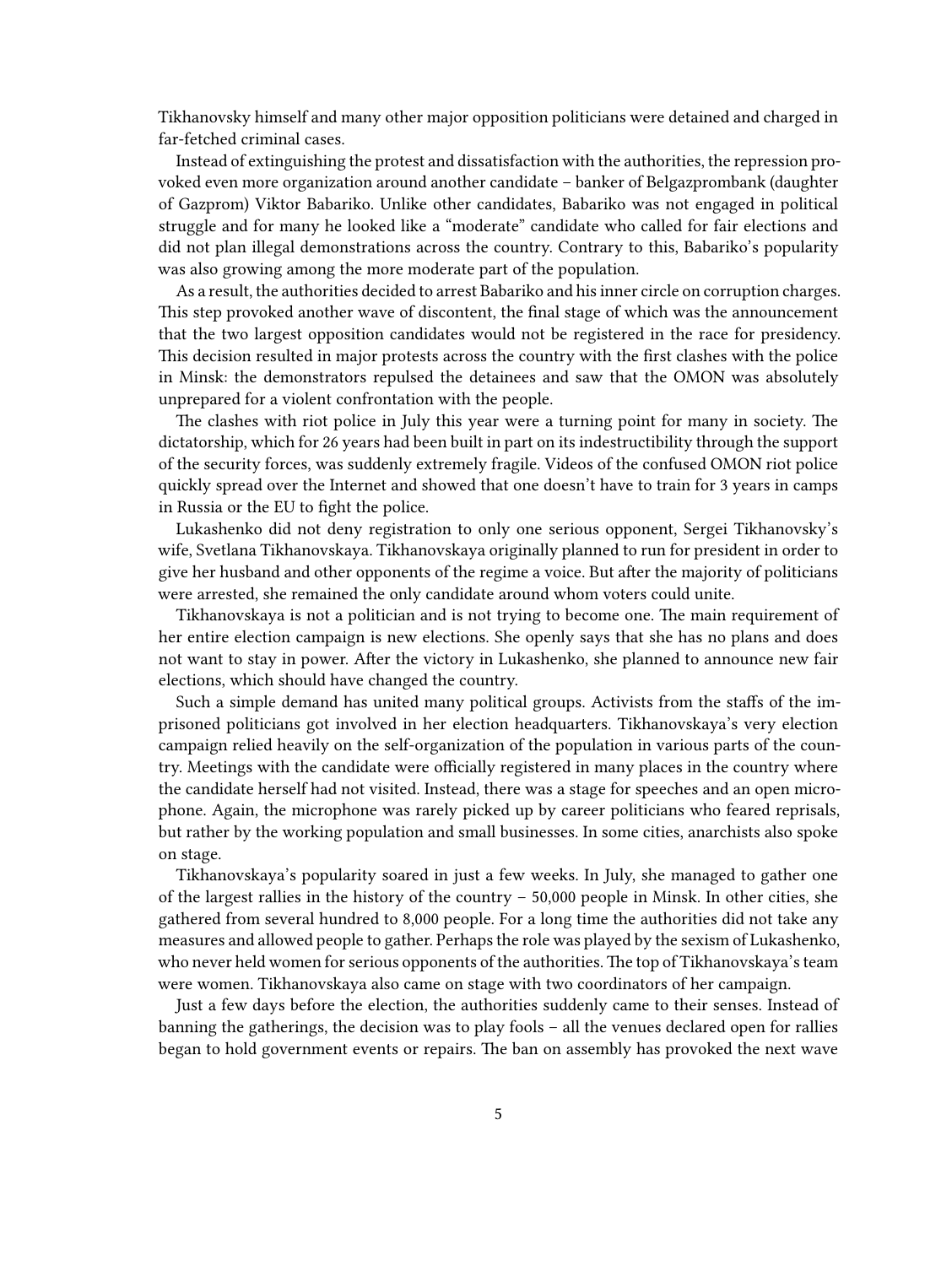of discontent, but in active stages of protest has not turned out, as there were only a few days left before elections.

At the same time, during the last week the Belarusian police started actively detaining bloggers. Such tactics are not new and have been used by the authorities for many years – before any protests there are constant detentions of journalists and bloggers, who can cover these protests online.

## <span id="page-5-0"></span>**Terrorist organization "Anarchists"**

Before we proceed directly to election day, I would like to make a short introduction to the anarchist movement in Belarus.

Anarchists have reappeared in the country after the collapse of the Soviet Union. In the early nineties, some groups made a significant contribution to the formation of the workers' and environmental movement. Anarchists played one of the key roles in extending the moratorium on the construction of the Belarusian nuclear power plant in 1999 (in 2009 anarchists and environmentalists lost the fight).

During the entire period of the dictatorship, anarchists have been involved in major political events, be it new re-elections, the movement against the construction of the nuclear power plant or protests against the laws on parasites. And in most cases, the population perceived the anarchist agenda very positively. Perhaps, somewhere they did not fully understand but accepted it.

Starting from 2013–2014, anarchists have become almost the only political force still engaged in street agitation. Most opposition parties have stopped fighting actively against the dictatorship after Maidan 2014 in fear of Russian occupation. Today, some opposition politicians still stand on the position "better Lukashenko than Putin. Part of the opposition was drowned in repression. It was much easier to do so, as repression against the leaders could have stopped the movement.

Due to their activism, anarchists are constantly attracting the attention of law enforcement agencies. Some activists are now in prison for symbolic actions, others are on the run.There are initiatives to help the poor and an anti-capitalist freemarket. Repression against anarchists rarely produces the desired result. They are written about by the opposition media and thus attract new attention and energy to the movement again.

Today, the popularity of anarchists in certain youth circles is quite high due to the fact that apart from anarchists there are no political movements left.

### <span id="page-5-1"></span>**Re-election**

Even before the beginning of the election campaign many people expected major protests in Belarus precisely because of the economic crisis and the coronavirus. It was logical for many to concentrate their protest efforts on election day and the following days. For instance, large media platforms in social networks and groups in telegram called for protests on election day several weeks before the elections.

Both protesters and authorities were preparing for these elections. There were pictures of military and police equipment on the Internet. Lukashenko attended training of riot police to disperse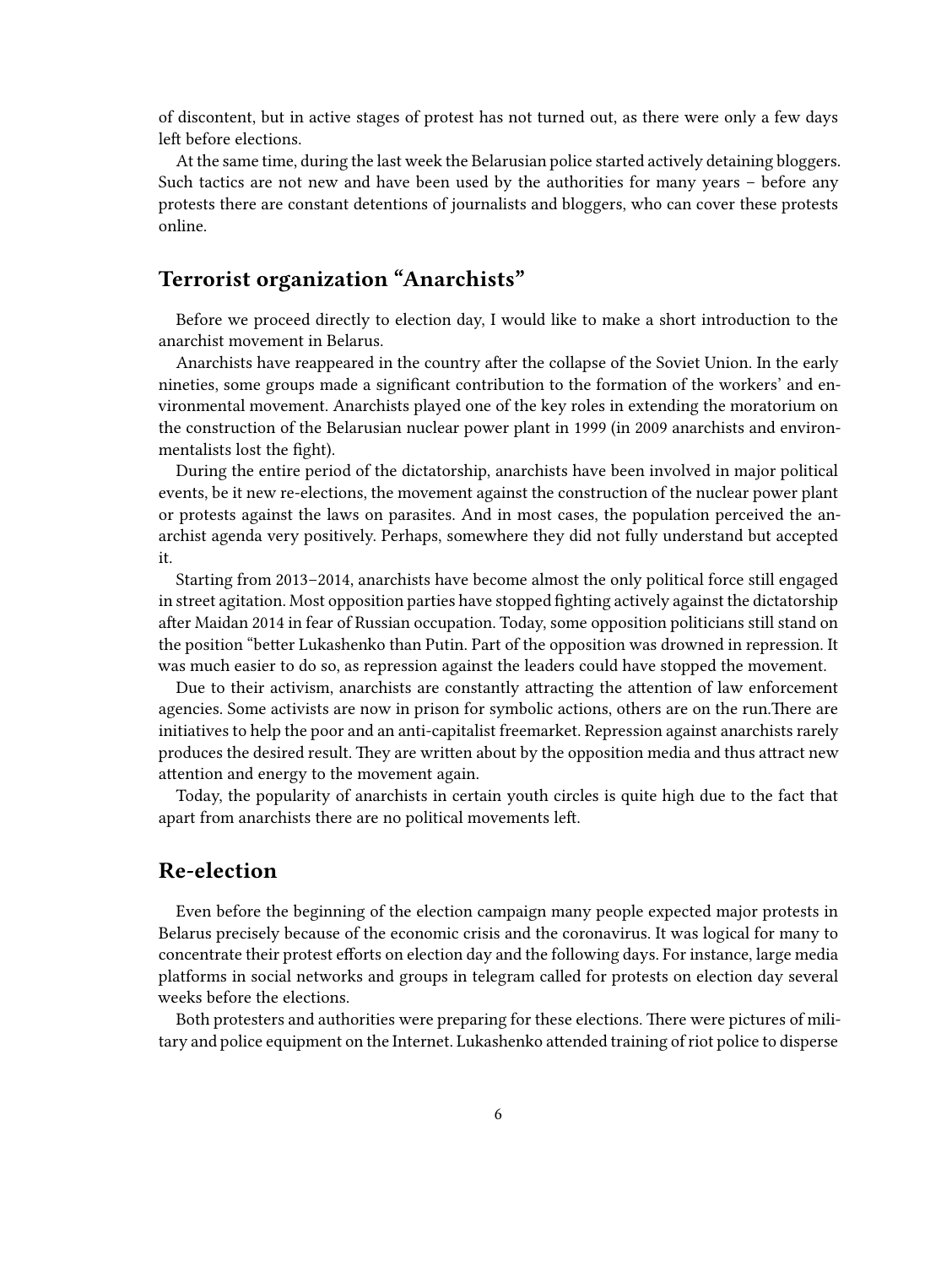the protests. It was clear that the authorities would not try to bring down the degree of discontent, but rather to press the population by force.

It's not surprising that in the evening of August  $9<sup>th</sup>$  thousands of people came out all over the country. Only according to the reports of the authorities themselves, the demonstrations took place simultaneously in 33 cities of the country. More than 50,000 people took part in those protests. The largest demonstrations were held in Brest, Baranavichy and Minsk. Several thousand people went out in the other regional centers.

To resist the demonstrators in Minsk, internal troops and police from all over the country were collected. The day before the election, transport columns were moving from the regions to Minsk. On election day, the city was cordoned off. Buses without license plates drove around the city and randomly detained pedestrians or journalists. Internet access was turned off or severely restricted throughout the country.

By evening, the situation had changed radically. Crowds of people started going out into the streets and moving towards the center. The same situation was observed in smaller cities of the country. Towards evening, the first clashes with OMON began, as the people tried to free the detainees. The riot police themselves ran around the city at first, wearing T-shirts and batons with no special uniforms. The attacks on OMON quickly made it clear that the situation on that day would not be normal, with people being pulled out of the crowd and simply detained.

Just an hour after the first clashes, the center of Minsk began to resemble a combat zone. Czech noise grenades, Canadian water cannons, Belarusian MAZs – all worked to disperse the protesters. For the first time in the country's history, people began to erect barricades, as well as directly clash with law enforcement agencies. A huge number of people were released from the hands of law enforcement officers at night in various parts of the country.

Solidarity during the protests again showed the incredible power of collective opposition to the dictatorship. The crowds paralyzed any action by OMON and the military, contrary to all preparations. The lack of the Internet only played a negative factor for the regime – people went out to the streets to find out what was going on.

For two hours in the center of Minsk and other cities people were fighting against the Belarusian authorities. They fought with great energy, which they had been saving for so many years. The successful confrontation shows once again the fragility of the Belarusian dictatorship.

The movement itself today is not the traditional political parties that lead the Belarusians to a bright future. Protests are organized through media platforms and have no clear leaders. Groups of people gather in the streets and decide on the way to go. The lack of a clear plan may hinder the effectiveness of the protest, but the lack of clear leaders makes it impossible to suppress easily.

The repression last night was brutal. There were so many victims. In rage, riot police threw noise grenades right at people. At least once a police truck rammed a crowd in the center of Minsk and killed one man. According to human rights defenders, at least three people were killed by the regime that night. The first blood was spilled, but people do not plan to stop. The plan is to take to the streets every day at 19:00 before the fall of the dictatorship.

There are calls in the telegram for direct democracy in the country on major channels. And although some fear that such calls exist due to misunderstanding of the concept, Belarus has rebelled and many demand the end of the dictatorship and the beginning of the era of direct democracy.